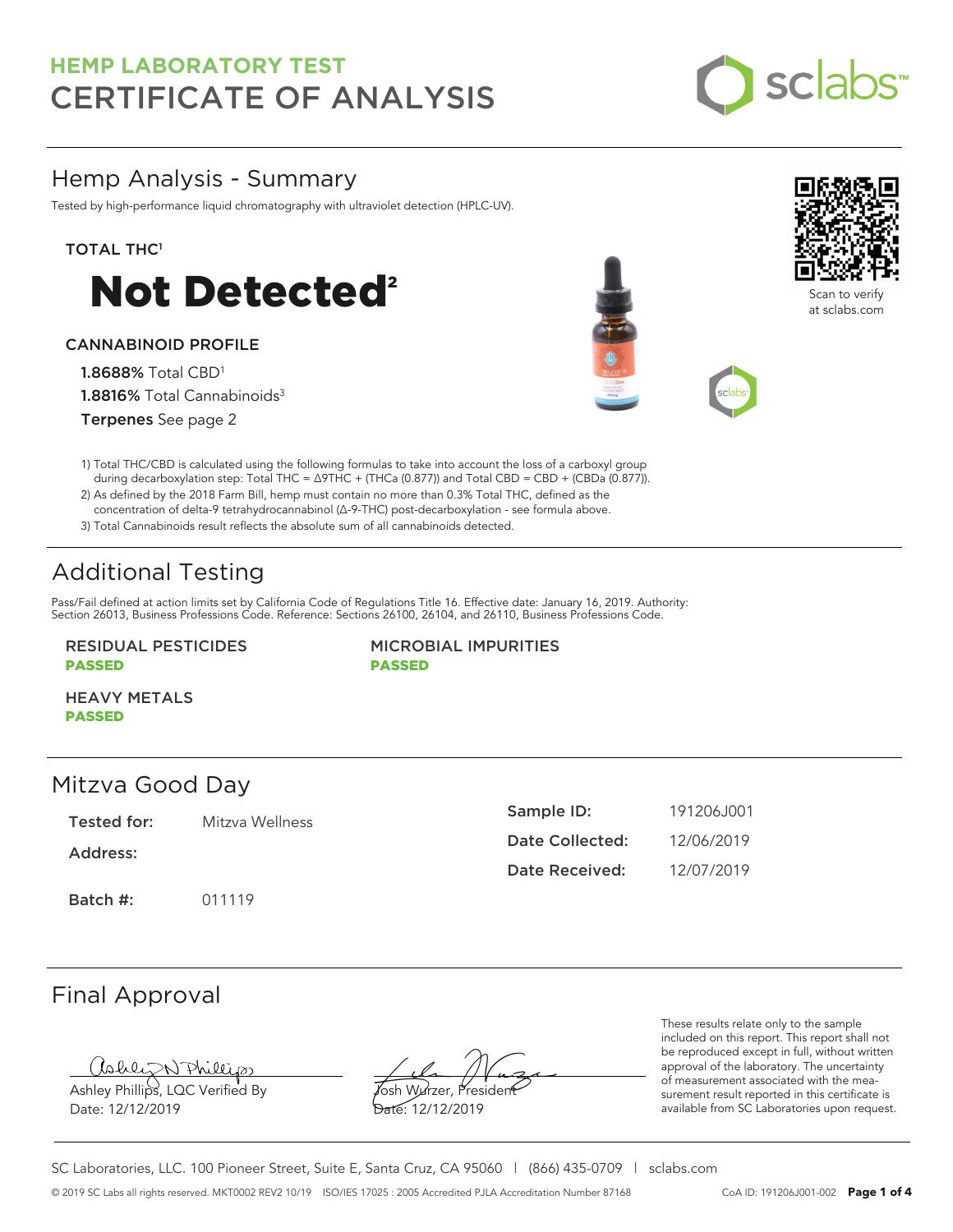

| Sample Name:        | Mitzva Good Day         |
|---------------------|-------------------------|
| LIMS Sample ID:     | 191206J001              |
| Batch #:            | 011119                  |
| Source Metrc ID(s): |                         |
|                     |                         |
| Sample Type:        | Infused, Liquid Edible  |
|                     |                         |
| Batch Count:        |                         |
| Sample Count:       |                         |
| Unit Volume:        | 30 Milliliters per Unit |
| Serving Mass:       |                         |
| Density:            | 0.9329 g/mL             |

#### **Moisture Test Results**

Moisture

#### **Cannabinoid Test Results 12/10/2019**

Cannabinoid analysis utilizing High Performance Liquid Chromatography (HPLC, QSP 5-4-4-4)

**Results (%)**

|                                                | mg/mL                     | %         | $LOD / LOQ$ mg/mL |
|------------------------------------------------|---------------------------|-----------|-------------------|
| Δ9THC                                          | ND                        | ND        | 0.0009 / 0.003    |
| $\triangle$ 8THC                               | <b>ND</b>                 | <b>ND</b> | 0.0009 / 0.003    |
| <b>THCa</b>                                    | <b>ND</b>                 | <b>ND</b> | 0.0009 / 0.003    |
| <b>THCV</b>                                    | <b>ND</b>                 | <b>ND</b> | 0.0004 / 0.001    |
| <b>THCVa</b>                                   | <b>ND</b>                 | <b>ND</b> | 0.0013 / 0.004    |
| <b>CBD</b>                                     | 17.434                    | 1.8688    | 0.0009 / 0.003    |
| CBDa                                           | <b>ND</b>                 | <b>ND</b> | 0.0009 / 0.003    |
| <b>CBDV</b>                                    | 0.119                     | 0.0128    | 0.0004 / 0.001    |
| <b>CBDVa</b>                                   | <b>ND</b>                 | ND        | 0.0003 / 0.001    |
| <b>CBG</b>                                     | <b>ND</b>                 | ND        | 0.001 / 0.003     |
| <b>CBGa</b>                                    | <b>ND</b>                 | <b>ND</b> | 0.0008 / 0.002    |
| <b>CBL</b>                                     | <b>ND</b>                 | <b>ND</b> | 0.0021 / 0.006    |
| <b>CBN</b>                                     | <b>ND</b>                 | ND        | 0.0009 / 0.003    |
| <b>CBC</b>                                     | <b>ND</b>                 | <b>ND</b> | 0.0011 / 0.003    |
| <b>CBCa</b>                                    | <b>ND</b>                 | <b>ND</b> | 0.0015 / 0.005    |
| <b>Sum of Cannabinoids:</b>                    | 17.553                    | 1.8816    | 526.590 mg/Unit   |
| Total THC (∆9THC+0.877*THCa)                   | ND                        | ND.       | <b>ND</b>         |
| Total CBD (CBD+0.877*CBDa)                     | 17.434                    | 1.8688    | 523.020 mg/Unit   |
| $\triangle$ 9THC per Unit<br>∆9THC per Serving | Action Limit mg<br>1000.0 | Pass      | ND                |

#### **Batch Photo**







SC Laboratories, LLC 100 Pioneer Street, Suite E Santa Cruz, CA 95060 (866) 435-0709 | sclabs.com

| Date Collected: | 12/06/2019      |  |
|-----------------|-----------------|--|
| Date Received:  | 12/07/2019      |  |
| Tested for:     | Mitzva Wellness |  |
| License #:      |                 |  |
| Address:        |                 |  |
| Produced by:    |                 |  |
| License #:      |                 |  |
| Address:        |                 |  |
|                 |                 |  |
|                 |                 |  |

#### **Terpene Test Results 12/12/2019**

Terpene analysis utilizing Gas Chromatography - Flame Ionization Detection (GC - FID)

|                                     | mg/g      | %         | LOD / LOQ mg/g |
|-------------------------------------|-----------|-----------|----------------|
| <b>7</b> Pinene                     | 0.252     | 0.0252    | 0.022 / 0.067  |
| Camphene                            | <b>ND</b> | <b>ND</b> | 0.027 / 0.08   |
| Sabinene                            | <b>ND</b> | <b>ND</b> | 0.027 / 0.082  |
| <b>7</b> Pinene                     | 0.213     | 0.0213    | 0.027 / 0.081  |
| Myrcene                             | $<$ LOQ   | $<$ LOQ   | 0.027 / 0.082  |
| <sup>2</sup> Phellandrene           | <b>ND</b> | <b>ND</b> | 0.037 / 0.111  |
| 3 Carene                            | 0.436     | 0.0436    | 0.029 / 0.087  |
| <b>7</b> Terpinene                  | <b>ND</b> | <b>ND</b> | 0.03 / 0.09    |
| Limonene                            | 1.480     | 0.1480    | 0.013 / 0.039  |
| Eucalyptol                          | <b>ND</b> | <b>ND</b> | 0.021 / 0.063  |
| Ocimene                             | <b>ND</b> | <b>ND</b> | 0.028 / 0.085  |
| <b>7</b> Terpinene                  | 0.22      | 0.022     | 0.03 / 0.09    |
| Sabinene Hydrate                    | <b>ND</b> | <b>ND</b> | 0.018 / 0.054  |
| Fenchone                            | <b>ND</b> | <b>ND</b> | 0.03 / 0.092   |
| Terpinolene                         | 0.341     | 0.0341    | 0.022 / 0.067  |
| Linalool                            | 2.158     | 0.2158    | 0.019 / 0.058  |
| Fenchol                             | <b>ND</b> | <b>ND</b> | 0.023 / 0.069  |
| (-)-Isopulegol                      | <b>ND</b> | <b>ND</b> | 0.013 / 0.04   |
| Camphor                             | <b>ND</b> | <b>ND</b> | 0.054 / 0.163  |
| Isoborneol                          | <b>ND</b> | <b>ND</b> | 0.033 / 0.101  |
| Borneol                             | <b>ND</b> | <b>ND</b> | 0.048 / 0.146  |
| Menthol                             | <b>ND</b> | <b>ND</b> | 0.022 / 0.067  |
| Terpineol                           | <b>ND</b> | <b>ND</b> | 0.022 / 0.068  |
| Nerol                               | <b>ND</b> | <b>ND</b> | 0.023 / 0.068  |
| R-(+)-Pulegone                      | <b>ND</b> | <b>ND</b> | 0.022 / 0.068  |
| Geraniol                            | <b>ND</b> | <b>ND</b> | 0.017 / 0.05   |
| Geranyl Acetate                     | <b>ND</b> | <b>ND</b> | 0.016 / 0.048  |
| <b>7 Cedrene</b>                    | <b>ND</b> | <b>ND</b> | 0.017 / 0.051  |
| <b>7 Caryophyllene</b>              | 0.464     | 0.0464    | 0.018 / 0.054  |
| <b>7 Humulene</b>                   | $<$ LOQ   | $<$ LOQ   | 0.013 / 0.038  |
| Valencene                           | <b>ND</b> | <b>ND</b> | 0.008 / 0.023  |
| Nerolidol                           | 1.059     | 0.1059    | 0.035 / 0.106  |
| Caryophyllene Oxide                 | <b>ND</b> | <b>ND</b> | 0.028 / 0.084  |
| Guaiol                              | <b>ND</b> | <b>ND</b> | 0.022 / 0.066  |
| Cedrol                              | <b>ND</b> | <b>ND</b> | 0.029 / 0.086  |
| <b>7</b> Bisabolol                  | <b>ND</b> | <b>ND</b> | 0.017 / 0.051  |
| <b>Total Terpene Concentration:</b> | 6.623     | 0.6623    |                |

#### Sample Certification

California Code of Regulations Title 16 Effect Date January 16, 2019<br>Authority: Section 26013, Business and Professions Code.<br>Reference: Sections 26100, 26104 and 26110, Business and Professions Code.

Callez N Phillips Ashley Phillips, LQC Verified By Date: 12/12/2019

Josh Wurzer, President Date: 12/12/2019

© 2019 SC Labs all rights reserved. MKT0002 REV2 10/19 ISO/IES 17025 : 2005 Accredited PJLA Accreditation Number 87168 CoA ID: 191206J001-002 **Page 2 of 4**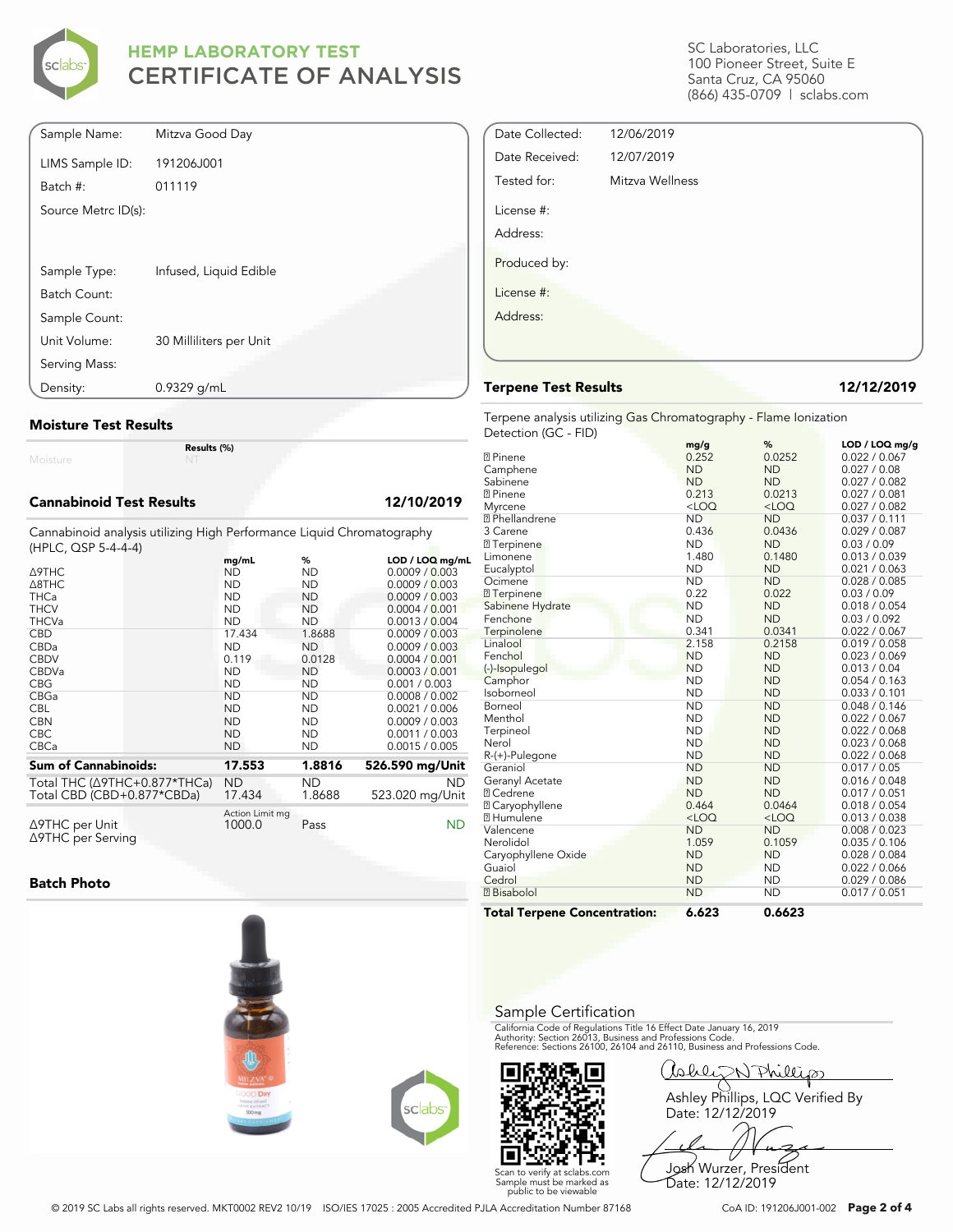

SC Laboratories, LLC 100 Pioneer Street, Suite E Santa Cruz, CA 95060 (866) 435-0709 | sclabs.com

| Sample Name:        | Mitzva Good Day         |
|---------------------|-------------------------|
| LIMS Sample ID:     | 191206J001              |
| Batch #:            | 011119                  |
| Source Metrc ID(s): |                         |
|                     |                         |
| Sample Type:        | Infused, Liquid Edible  |
| Batch Count:        |                         |
| Sample Count:       |                         |
| Unit Volume:        | 30 Milliliters per Unit |
| Serving Mass:       |                         |
| Density:            | $0.9329$ g/mL           |

| Date Collected: | 12/06/2019      |
|-----------------|-----------------|
| Date Received:  | 12/07/2019      |
| Tested for:     | Mitzva Wellness |
| License #:      |                 |
| Address:        |                 |
| Produced by:    |                 |
| License #:      |                 |
| Address:        |                 |
|                 |                 |

#### **Pesticide Test Results - Pass 12/09/2019**

Pesticide, Fungicide and plant growth regulator analysis utilizing HPLC-Mass Spectrometry

| TH LONGSS SPECTIONICITY |      |                |                   |                      |  |
|-------------------------|------|----------------|-------------------|----------------------|--|
|                         |      | Results (µg/g) | Action Limit µg/g | Reporting Limit µg/g |  |
| Abamectin               | Pass | <b>ND</b>      | 0.3               | 0.091                |  |
| Bifenazate              | Pass | <b>ND</b>      | 5.0               | 0.035                |  |
| Bifenthrin              | Pass | <b>ND</b>      | 0.5               | 0.038                |  |
| <b>Boscalid</b>         | Pass | <b>ND</b>      | 10.0              | 0.023                |  |
| Etoxazole               | Pass | <b>ND</b>      | 1.5               | 0.022                |  |
| Imidacloprid            | Pass | <b>ND</b>      | 3.0               | 0.050                |  |
| Myclobutanil            | Pass | <b>ND</b>      | 9.0               | 0.044                |  |
| Piperonylbutoxide       | Pass | <b>ND</b>      | 8.0               | 0.020                |  |
| Pyrethrins              | Pass | <b>ND</b>      | 1.0               | 0.036                |  |
| Spinosad                | Pass | <b>ND</b>      | 3.0               | 0.031                |  |
| Spiromesifen            | Pass | <b>ND</b>      | 12.0              | 0.015                |  |
| Spirotetramat           | Pass | <b>ND</b>      | 13.0              | 0.042                |  |
|                         |      |                |                   |                      |  |

#### **Mycotoxin Test Results**

| Mycotoxin analysis utilizing HPLC-Mass Spectrometry |         | Results (µq/kq) Action Limit µq/kq | LOD / LOQ µq/kq |
|-----------------------------------------------------|---------|------------------------------------|-----------------|
| Aflatoxin B1, B2, G1, G2<br>Ochratoxin A            | $- N T$ |                                    |                 |

Sample Certification

California Code of Regulations Title 16 Effect Date January 16, 2019<br>Authority: Section 26013, Business and Professions Code.<br>Reference: Sections 26100, 26104 and 26110, Business and Professions Code.



Callez N Phillips

Ashley Phillips, LQC Verified By Date: 12/12/2019

Josh Wurzer, President Date: 12/12/2019

Scan to verify at sclabs.com Sample must be marked as public to be viewable